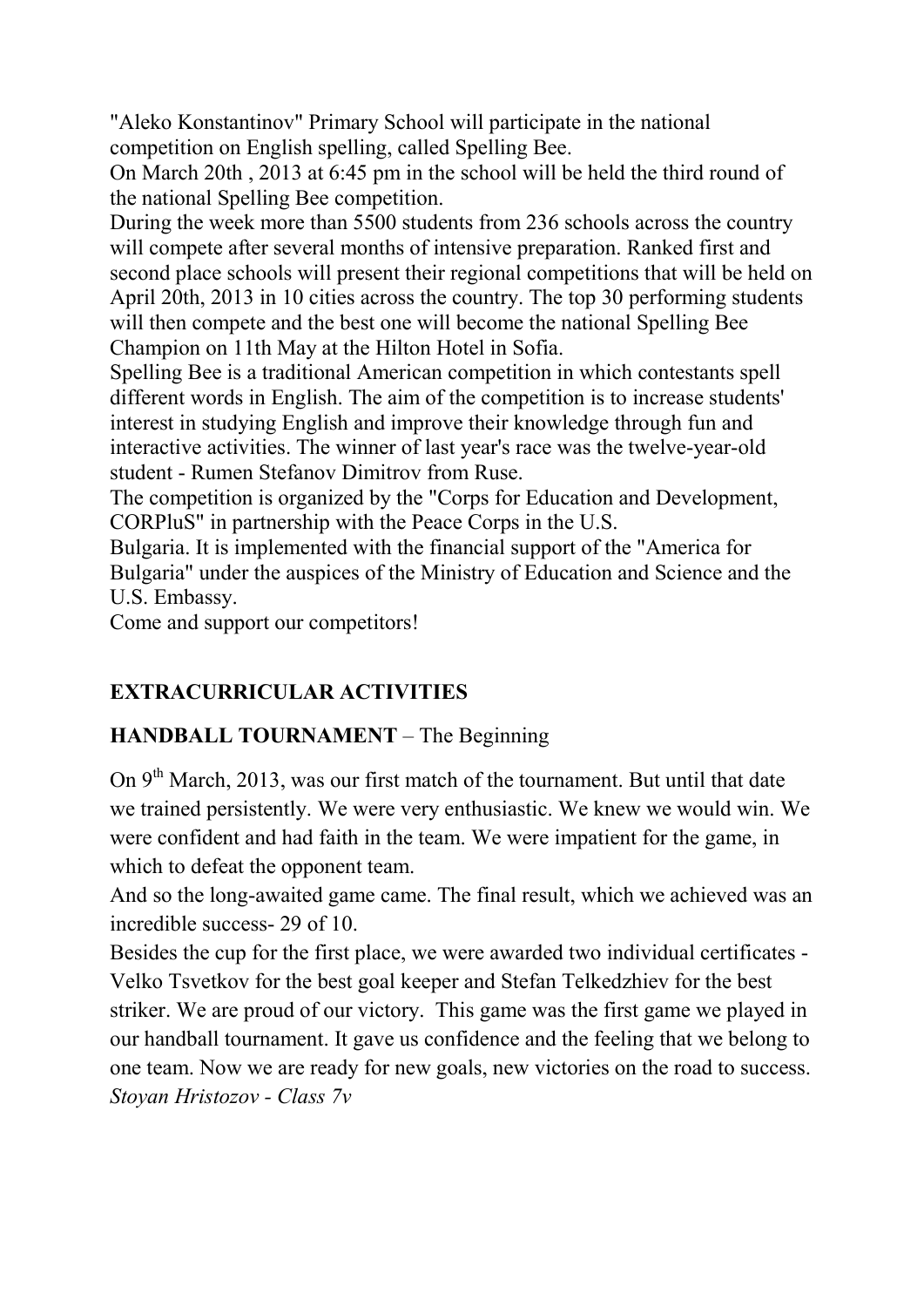### **PROJECT SUCCESS**

#### YOU CAN, WE CAN TOO

On 6<sup>th</sup> March, 2013 all students from the club "Mathematics for All" marked the day of Pi. In front of guests we demonstrated our ability to solve logical problems and ... to enjoy at the same time. Elena Zaharieva and Martin Karadimov told us about the contributions of great mathematicians from Egypt, Babylon, India and Greece. Many of these ancient inventions we use today since the first steps in mathematics.

Martina Garabedian demonstrated the principle of that strange mathematician Dirichlet, who at the reception of the Queen of England, boasted that he was the person who can prove that in all London there are at least two people with the same number of hairs on their head.

And everyone knew how to do this. Preslava Belyakova told us about the method of the ancient Egyptians to build the right angle and the famous Pythagorean theorem. She showed "tricks" how through given proportions of a set of three numbers to recognize a right angle. Together with George Tsonev and the "Diofant equation" we found all possible options to build squares and triangles with all 31 matches without having to break them. Alexander Dimitrov demonstrated the method of mathematical induction, called the domino effect, proving how big is its application in problems of mathematical logic.

The celebration ended with a wonderful "love confession of a mathematician", which Martina read aloud. We parted with hope and wishes for success, which every student needs.

*Rila Adzhelarova - Math teacher Head of club "Mathematics for All", Project "Success"* 

#### **Presentation of Club "Ethnography"**

On March 1st, was the presentation of the "Ethnography" club. The children had prepared a dramatization of three stories. Zlatomir told the guests what activities the participants in the club were engaged in. Nikolay and Ivaylo demonstrated what Witty Peter is capable of, by presenting the folk tale "The eggs of the bishop." Ekaterina, Joanna, Yasen and Zlatomir presented the folktale "The spoilt daughter", and Christina and Leila were the story tellers.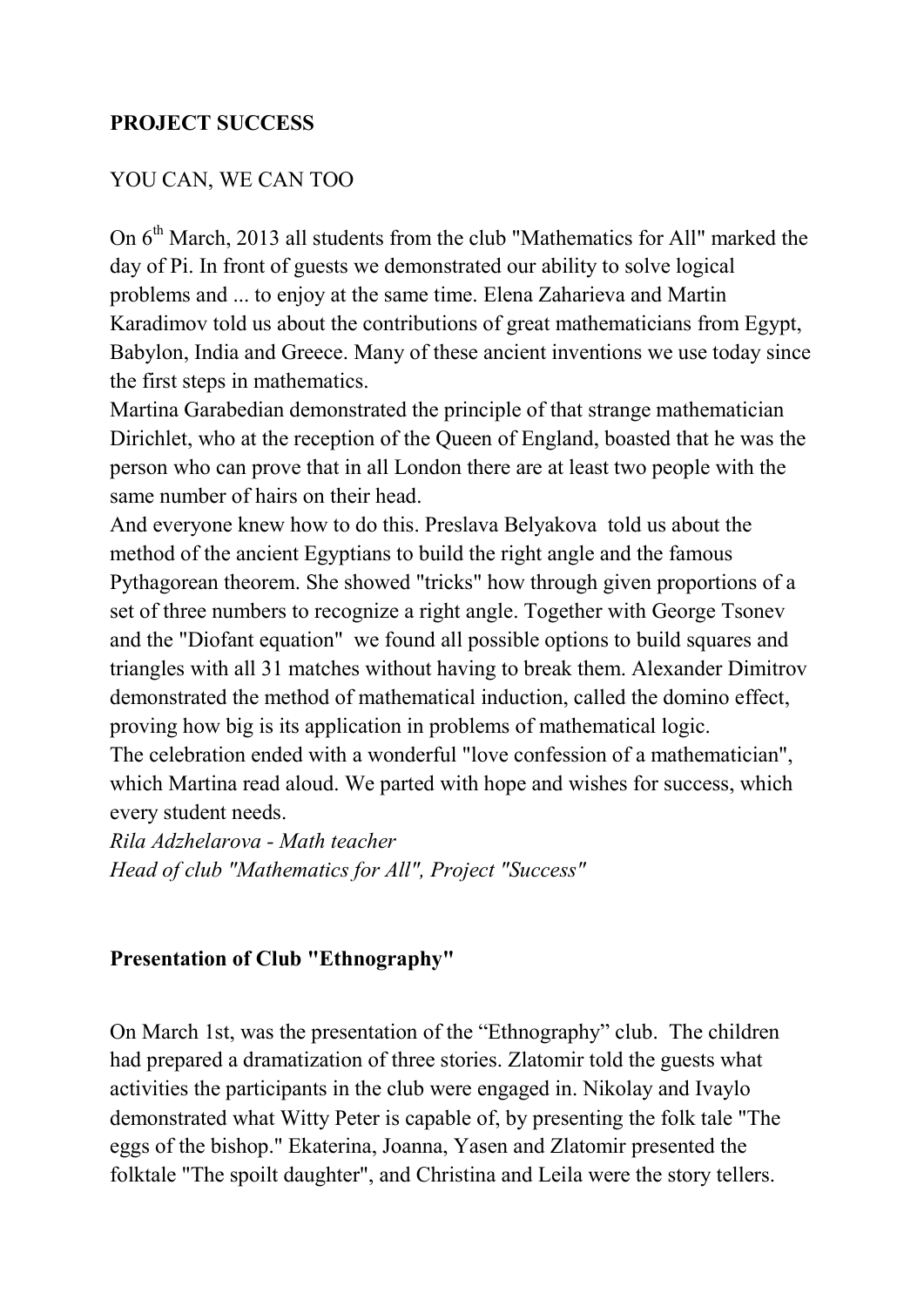The audience enjoyed the story of Assen Raztsvetnikov "Good farmers" - with Raya and George in the roles, and Krasimira as the story teller.

The club presentation turned into a real celebration both for the participants and their guests.

*!ina Tareva – Primary school teacher Head of club "Ethnography", project "Success"* 

## **Celebration of Club "Young Actors" on the occasion of March 8th**

Children from Class 3b gave a great performance for their parents on the occasion of March 8th. The club "Young Actors" presented plays. The entire class sang many songs and danced. Finally, the children presented their mothers and grandmothers with amazing gifts.

*Mariana Naydenova – Primary school teacher Head of club "Young Actors", project "Success"* 

### **Child anxiety**

Anxiety is a normal emotional state that we have all experienced at certain times of our lives. It is closely associated with fear, which is another natural and necessary sense of what everyone experiences. Fearing in certain situations, we protect ourselves from danger. Normal and even advisable for a person is to feel fear when you meet face to face with a real and present danger: for example, when being chased by a dangerous animal.

Children experience different states of fear and anxiety from the moment of birth. Sometimes it is difficult to recognize anxiety in children. Some cleverly conceal it, because they find it too difficult to express it to others. Other kids turn it into sudden outbursts or aggressive behaviour.

#### **Sources of anxiety in childhood**

Some children are born with a nervous temperament, and thus respond in many situations, from the beginning of their life. There are different sources of anxiety during the child's development. Most young children have fear of the dark, monsters, of separation from their parents, fear of animals and strangers. Later, these fears are being replaced by concerns about social disapproval, lack of academic and athletic performance, health fears, death and family. Other sources of childhood anxiety arise from normal life and family changes. Children go through many transitions and transformations, as they and their families grow and develop.

#### **The indicators can be found in the following:**

- dominant tendency towards pessimism and negative thinking;
- often falling into states of anger, aggression, self-criticism;
- constant worry about things that might happen or are already happening;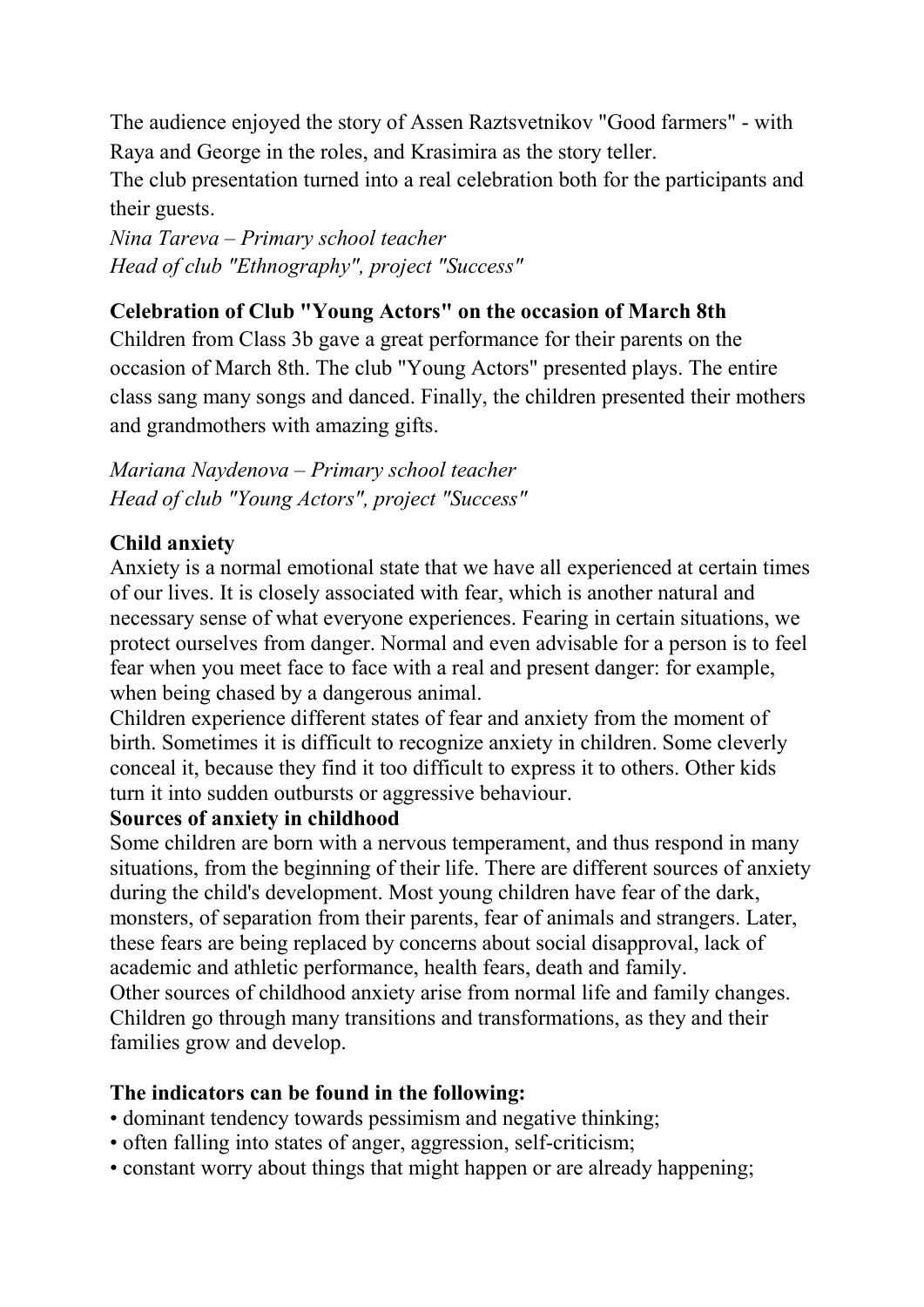- frequent crying;
- physiological symptoms such as abdominal pain, headache, fatigue;
- Avoid behaviors such as avoidance of places or things;
- sleep disturbances, such as difficulty falling asleep or remain asleep, nightmares, sleep walking;
- perfection:
- getting too close and fear of any separation;
- tendency to delay;
- poor memory and concentration problems;
- Withdrawing from activities and relationships with family;
- eating disorders.

### *Zdravka Petrova – Pedagogical advisor*

### **St. Theodor's day**

St. Theodor's day (Todorov den) also known as Horse Easter marks the first week of Lent. In Bulgaria it is traditionally celebrated with horse races. That day is rich in traditions and rituals. What unites them is the hope of fertility, health and bright future of the young.

St. Theodor's day in the folk calendar clearly suggests that the coming spring and nature will awaken to a new life.

Just like with any race, there are many hopes and emotions. The prize for the winner is usually a new shirt; his horse receives a new bridle.

According to a popular belief Saint Theodor is also the patron of fertility. So on this day, the young bride in the family kneads dough and bakes bread for the first time. And if the father- in- law and mother- in-law like it, thereafter they turn to her with "Bride" and wait for an heir.

And since this great national holiday always falls during the Easter Lent, on the table are usually served dishes of potatoes, rice, beans, lentil and mushroom porridge.

*Zorka Hristova –Primary school teacher* 

# **FABLES**

What are fables?

Fables are short stories which illustrate a particular moral and teach a lesson to children and kids. The theme and characters appeal to children and the stories are often humorous and entertaining for kids of all ages. Fables can also be described as tales which have a message in their narrative such as a parable might have. Fables can often pass into our culture as myths and legends and used to teach about morals to children and kids.

The characters of fables